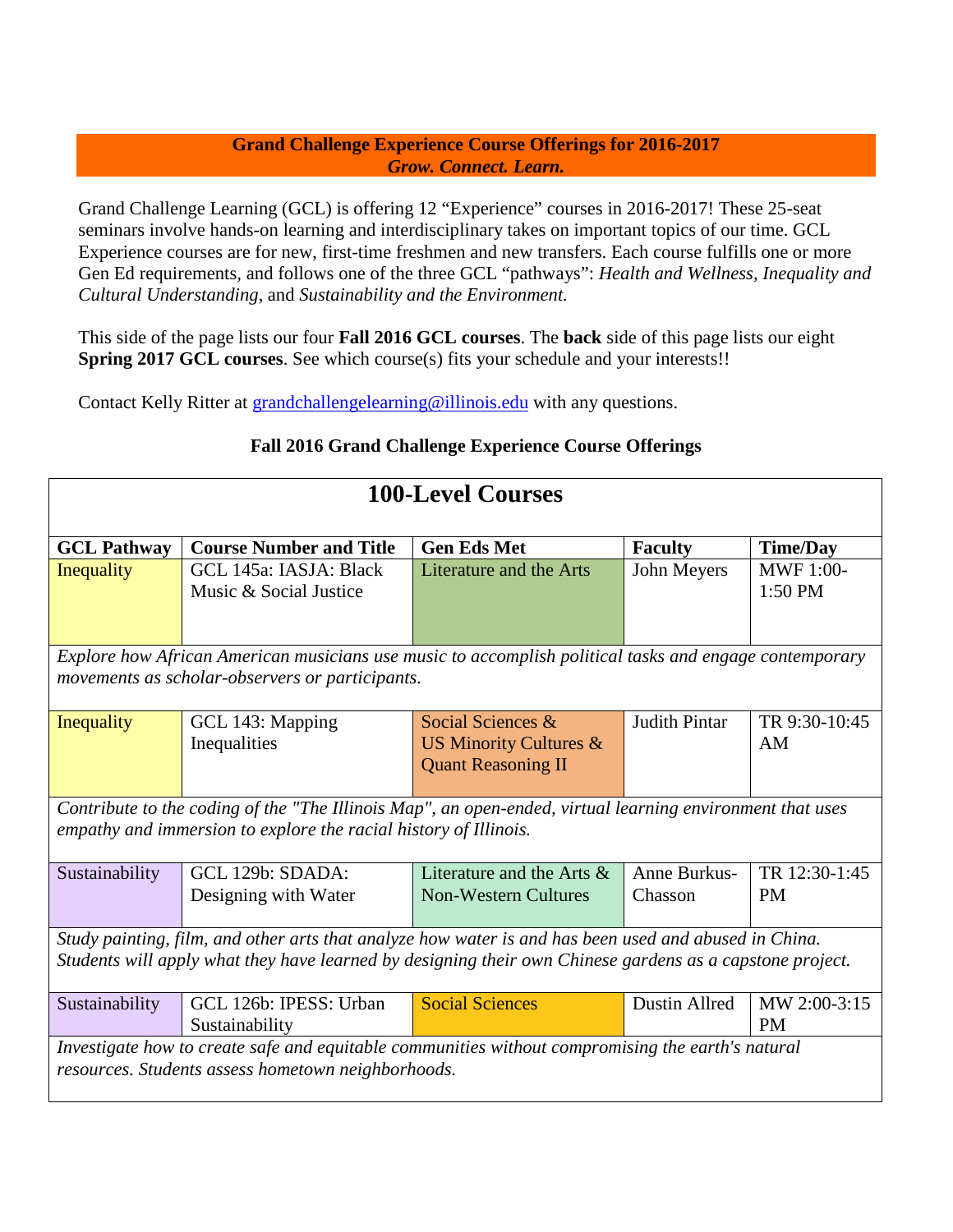| <b>200-Level Courses</b>                                                                                                                                                                                                                                                                                                                                                                                                                                                                                                                                                                                                                                                                                                                                                                                                                                                                                                                                                            |                                                  |                                                 |                                  |                                                                                                                                        |
|-------------------------------------------------------------------------------------------------------------------------------------------------------------------------------------------------------------------------------------------------------------------------------------------------------------------------------------------------------------------------------------------------------------------------------------------------------------------------------------------------------------------------------------------------------------------------------------------------------------------------------------------------------------------------------------------------------------------------------------------------------------------------------------------------------------------------------------------------------------------------------------------------------------------------------------------------------------------------------------|--------------------------------------------------|-------------------------------------------------|----------------------------------|----------------------------------------------------------------------------------------------------------------------------------------|
| Pathway                                                                                                                                                                                                                                                                                                                                                                                                                                                                                                                                                                                                                                                                                                                                                                                                                                                                                                                                                                             | <b>Course Number and Title</b>                   | <b>Gen Eds Met</b>                              | <b>Instructor</b>                | <b>Time/Day</b>                                                                                                                        |
| Inequality                                                                                                                                                                                                                                                                                                                                                                                                                                                                                                                                                                                                                                                                                                                                                                                                                                                                                                                                                                          | GCL 200: Frameworks for<br>Inequality            | Historical &<br>Philosophical                   | Adrian Burgos,<br>Paolo Gardoni, | TR 2-3:20 PM                                                                                                                           |
|                                                                                                                                                                                                                                                                                                                                                                                                                                                                                                                                                                                                                                                                                                                                                                                                                                                                                                                                                                                     |                                                  | Perspectives and US<br><b>Minority Cultures</b> | Faranak<br>Miraftab              | T Lecture: 134<br>Temple Hoyne<br><b>Buell Hall</b>                                                                                    |
|                                                                                                                                                                                                                                                                                                                                                                                                                                                                                                                                                                                                                                                                                                                                                                                                                                                                                                                                                                                     |                                                  |                                                 |                                  | R Discussion (3)<br>sections):<br>G46 Foreign<br>Languages Building,<br>321 Gregory Hall,<br>260 Mechanical<br><b>Engineering Bldg</b> |
| Frameworks for Inequality & Cultural Understanding introduces students to one of the most urgent social issues of our<br>era: economic and racial inequality. As an innovative course in Grand Challenge Learning, GCL 200 gathers expert<br>faculty from across campus--all renowned for excellent teaching and research. Students will explore inequality across<br>the arts, natural sciences, humanities, and socials sciences while earning General Education credit in US Minority<br>Cultures and Humanities & the Arts. GCL 200 meets twice per week: on Tuesday for a lecture that gathers all students<br>and faculty, and Thursdays in seminars of up to 25 students. Through this unique structure, students benefit from the<br>expertise of seven different faculty while joining a seminar with one professor and a small network of peers.<br>Registration for GCL 200 includes the lecture as well as enrollment in one of the participating professor's seminars. |                                                  |                                                 |                                  |                                                                                                                                        |
| Inequality                                                                                                                                                                                                                                                                                                                                                                                                                                                                                                                                                                                                                                                                                                                                                                                                                                                                                                                                                                          | GCL 201: Frameworks for<br><b>Inequality ACP</b> | Historical &<br>Philosophical                   | Kathy<br>Oberdeck,               | TR: 2-3:20 PM                                                                                                                          |
|                                                                                                                                                                                                                                                                                                                                                                                                                                                                                                                                                                                                                                                                                                                                                                                                                                                                                                                                                                                     |                                                  | Perspectives, US                                | Lauren                           | T Lecture: 134                                                                                                                         |
|                                                                                                                                                                                                                                                                                                                                                                                                                                                                                                                                                                                                                                                                                                                                                                                                                                                                                                                                                                                     |                                                  | Minority Cultures,<br>and Advanced              | Goodlad,<br>Rebecca              | Temple Hoyne<br><b>Buell Hall</b>                                                                                                      |
|                                                                                                                                                                                                                                                                                                                                                                                                                                                                                                                                                                                                                                                                                                                                                                                                                                                                                                                                                                                     |                                                  | Composition                                     | Ginsburg,<br>Dan Gilbert,        | R Discussion (4)<br>sections):<br>430 Armory,<br>1022 Foreign                                                                          |
|                                                                                                                                                                                                                                                                                                                                                                                                                                                                                                                                                                                                                                                                                                                                                                                                                                                                                                                                                                                     |                                                  |                                                 |                                  | Languages Building,<br>G18 Foreign                                                                                                     |
|                                                                                                                                                                                                                                                                                                                                                                                                                                                                                                                                                                                                                                                                                                                                                                                                                                                                                                                                                                                     |                                                  |                                                 |                                  | Languages Building,<br>1022 Lincoln Hall                                                                                               |
| Frameworks for Inequality & Cultural Understanding introduces students to one of the most urgent social issues of our                                                                                                                                                                                                                                                                                                                                                                                                                                                                                                                                                                                                                                                                                                                                                                                                                                                               |                                                  |                                                 |                                  |                                                                                                                                        |
| era: economic and racial inequality. As an innovative course in Grand Challenge Learning, GCL 200 gathers expert<br>faculty from across campus--all renowned for excellent teaching and research. Students will explore inequality across                                                                                                                                                                                                                                                                                                                                                                                                                                                                                                                                                                                                                                                                                                                                           |                                                  |                                                 |                                  |                                                                                                                                        |
| the arts, natural sciences, humanities, and socials sciences while earning General Education credit in US Minority                                                                                                                                                                                                                                                                                                                                                                                                                                                                                                                                                                                                                                                                                                                                                                                                                                                                  |                                                  |                                                 |                                  |                                                                                                                                        |
| Cultures and Humanities & the Arts. GCL 200 meets twice per week: on Tuesday for a lecture that gathers all students<br>and faculty, and Thursdays in seminars of up to 25 students. Through this unique structure, students benefit from the                                                                                                                                                                                                                                                                                                                                                                                                                                                                                                                                                                                                                                                                                                                                       |                                                  |                                                 |                                  |                                                                                                                                        |
| expertise of seven different faculty while joining a seminar with one professor and a small network of peers.                                                                                                                                                                                                                                                                                                                                                                                                                                                                                                                                                                                                                                                                                                                                                                                                                                                                       |                                                  |                                                 |                                  |                                                                                                                                        |

Registration for GCL 200 includes the lecture as well as enrollment in one of the participating professor's seminars.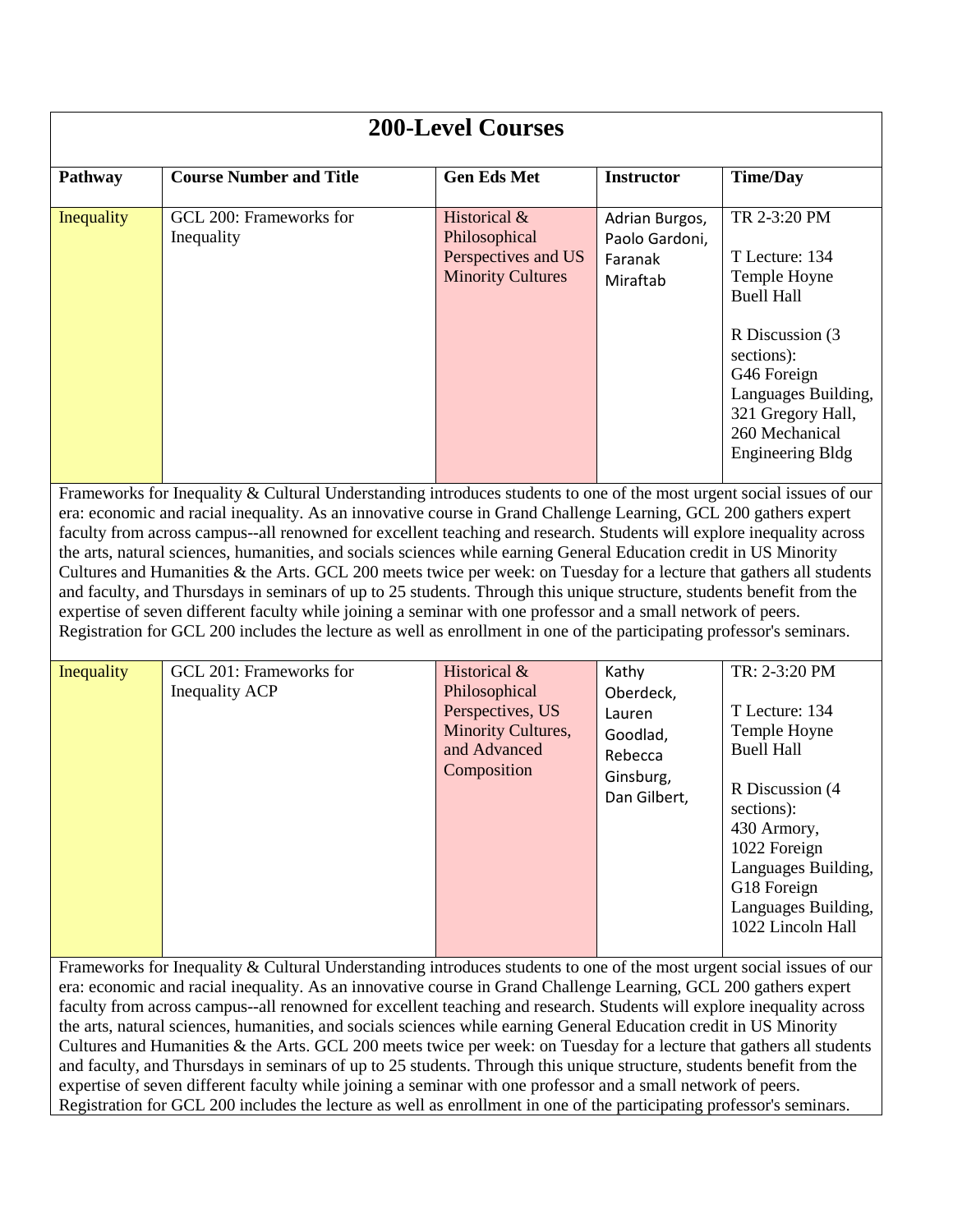| Sustainability | GCL 210: Frameworks for<br>Sustainability, Energy, & the<br>Environment | Historical &<br>Philosophical<br>Perspectives and<br>Western<br>Comparative<br><b>Cultures</b> | Trevor<br>Birkenholtz,<br>Lisa Lucero,<br>Ming Kuo,<br>Benjamin<br>McCall, Melissa<br>Orlie,<br>Murugesu<br>Sivapalan,<br>Madhu<br>Viswanathan | MW: 3:30-4:50<br>M Lecture:<br>180 Bevier Hall<br>W Discussion:<br>1026 Lincoln Hall,<br>1062 Lincoln Hall,<br>G48 Foreign<br>Languages Building,<br>1057 Lincoln Hall,<br>G36 Foreign<br>Languages Building<br>G20 Foreign<br>Languages Building,<br>119 English<br><b>Building</b> |
|----------------|-------------------------------------------------------------------------|------------------------------------------------------------------------------------------------|------------------------------------------------------------------------------------------------------------------------------------------------|--------------------------------------------------------------------------------------------------------------------------------------------------------------------------------------------------------------------------------------------------------------------------------------|
|----------------|-------------------------------------------------------------------------|------------------------------------------------------------------------------------------------|------------------------------------------------------------------------------------------------------------------------------------------------|--------------------------------------------------------------------------------------------------------------------------------------------------------------------------------------------------------------------------------------------------------------------------------------|

Frameworks for Sustainability, Energy & the Environment gathers expert faculty from across the arts, natural sciences, humanities, social sciences - all renowned for excellent teaching and research. Students will explore urgent questions regarding the environment and natural resources while earning General Education credit in Cultural Studies and Philosophy. As an innovative course in Grand Challenge Learning, GCL 210 meets twice per week: on Mondays for a lecture that gathers all students and faculty, and on Wednesdays in seminars of up to 25 students. Through this unique structure, students benefit from the expertise of seven different faculty while joining a seminar with one professor and a small network of peers. Registration for GCL 210 includes the lecture as well as enrollment in one of the participating professor's seminars.

| Health $&$ | Frameworks for Health & Wellness:  | Historical $&$   | William        | MW 2-3:20 PM       |
|------------|------------------------------------|------------------|----------------|--------------------|
| Wellness   | <b>Building Health Communities</b> | Philosophical    | Stewart.       |                    |
|            |                                    | Perspectives and | Jonathan Inda, | M Lecture:         |
|            |                                    | Western          | Karen Sears,   | 1000 Lincoln Hall  |
|            |                                    | Comparative      | Mary Edwards,  |                    |
|            |                                    | <b>Cultures</b>  | Laura          | W Discussion (5)   |
|            |                                    |                  | DeThorne       | sections):         |
|            |                                    |                  |                | 1062 Lincoln Hall, |
|            |                                    |                  |                | 133 1207 W         |
|            |                                    |                  |                | Oregon,            |
|            |                                    |                  |                | 218 Ceramics       |
|            |                                    |                  |                | Building,          |
|            |                                    |                  |                | 126 Wohlers Hall,  |
|            |                                    |                  |                | 430 Armory         |

As an innovative course in Grand Challenge Learning, Frameworks for Building Healthy Communities gathers expert faculty from across campus - all renowned for excellent teaching and research. Students will explore health and wellness across the arts, natural sciences, humanities, and social sciences while earning General Education credit in Cultural Studies and Humanities & the Arts. GCL 220 meets twice per week: on Mondays for a lecture that gathers all students and faculty, and on Wednesdays in seminars of up to 25 students. Through this unique structure, students benefit from the expertise of six different faculty while joining a seminar with one professor and a small network of peers. Registration for GCL 220 includes the lecture as well as enrollment in one of the participating professor's seminars.